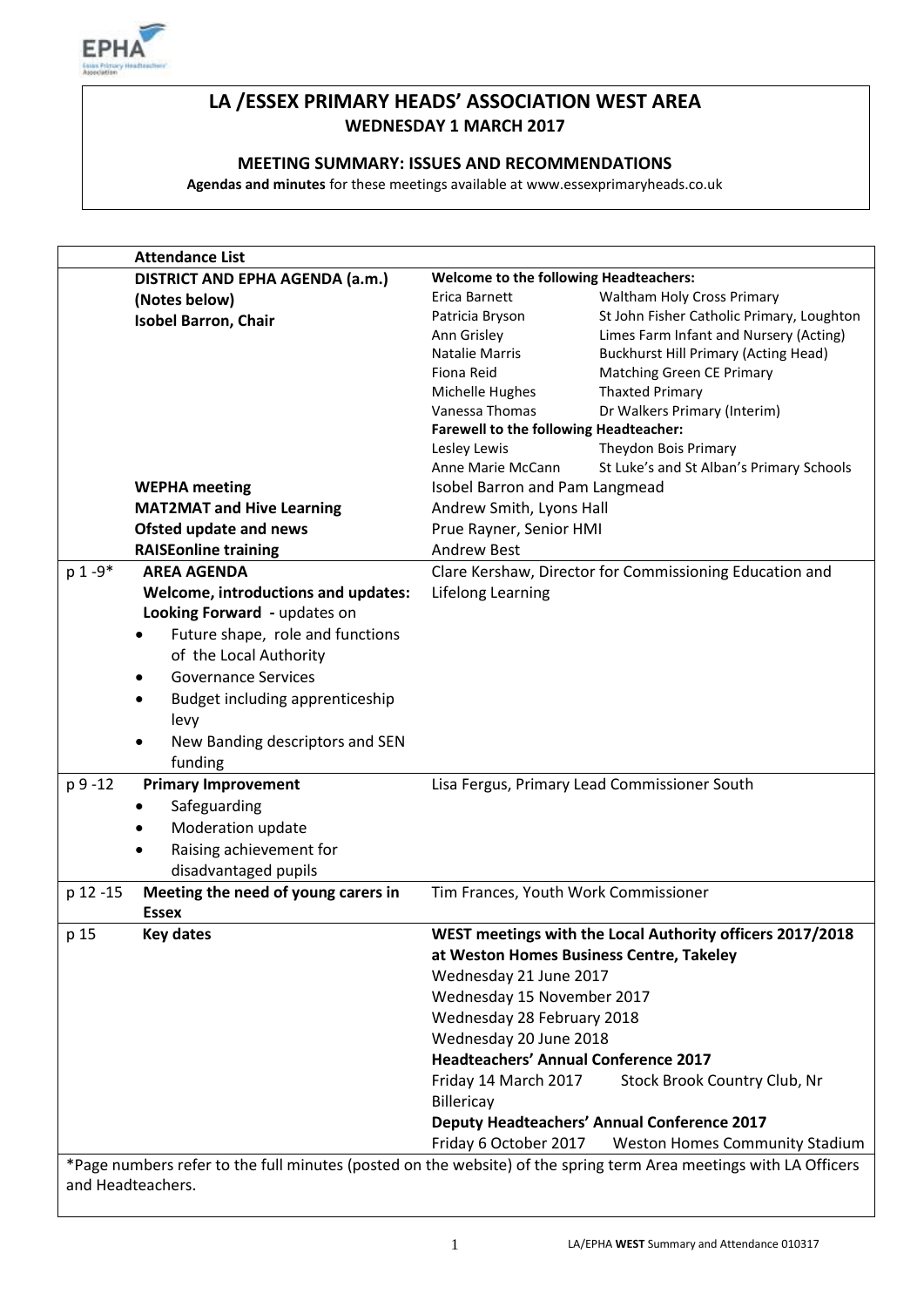

# **LA /ESSEX PRIMARY HEADS' ASSOCIATION WEST AREA AREA MEETING WEDNESDAY 1 MARCH 2017 ATTENDANCE**

#### **Present**

Gina Bailey **St James CE Primary** Michelle Hughes Thaxted Primary Isobel Barron Roseacres Primary David Burles Fawbert & Barnard UNDL Rachel Callaghan Katherine Semar Infants Natalie Marris Buckhurst Hill Primary Karen Cayford St Mary's CE Primary, SW Sharon Lester Newport Primary John Clements Hatfield Heath Primary Lucy Mawson Stebbing Primary Helen Coop Birchanger CE Primary Christine Peden Pear Tree Mead Primary Vicky Early **Harlowbury Primary** Julie Puxley **Katherine Semar Infants** Mary Evans The Henry Moore Primary Colin Raraty Bodings Primary Alan Gardiner Farnham & Rickling Lawrence Garside dialected Primary **Carry Contract Contract Contract Accord Primary** David Rogers Bentfield Primary

#### **In Attendance Apologies**

### **LA Officers**

Clare Kershaw Head of Commissioning Nicola Woolf Lead Strategic

Cathie Bonich SEC (West) Iain Birtwell SEC (West) Pav Saunders SEC

Rosalind Allsop Clavering Primary The Kate Hockley The Radwinter CE Primary West Chair Primary Federated Primaries

Clare Griffiths Dunmow St Mary's CE Primary Louise Gurney Debden CE Primary Victoria Haylock Nazeing Primary

Commissioner West

Little Hallingbury

Claire Jackman Great Easton Primary

Alison Kerrell Great Bardfield Primary

Linda Reid Elsenham CE Primary

Elizabeth Gelston The Downs Primary Sonia Strickland St Mary's Hatfield Broad Oak/

Sue Giles Henham & Ugley Primary Emma Vincent RA Butler Academies Neil Woollcott Leverton Infants and Juniors

Prue Rayner **Constant Constant Constant Constant Constant Constant Constant Constant Constant Constant Constant** 

Pam Langmead EPHA Professional Officer Nigel Hookway EPHA Executive Director Shelley Jones **De Vere Primary Market Contract Andrew's CE Primary** Julie Lorkins St Andrew's CE Primary Andy Best For Schools Education Services Ann Grisley Limes Farm Infants Bridget Hill Chipping Ongar Primary

Note: If your attendance or apologies have not been noted please contact the EPHA Professional Officer at [pam@langmead.me.uk](mailto:pam@langmead.me.uk) for amendment.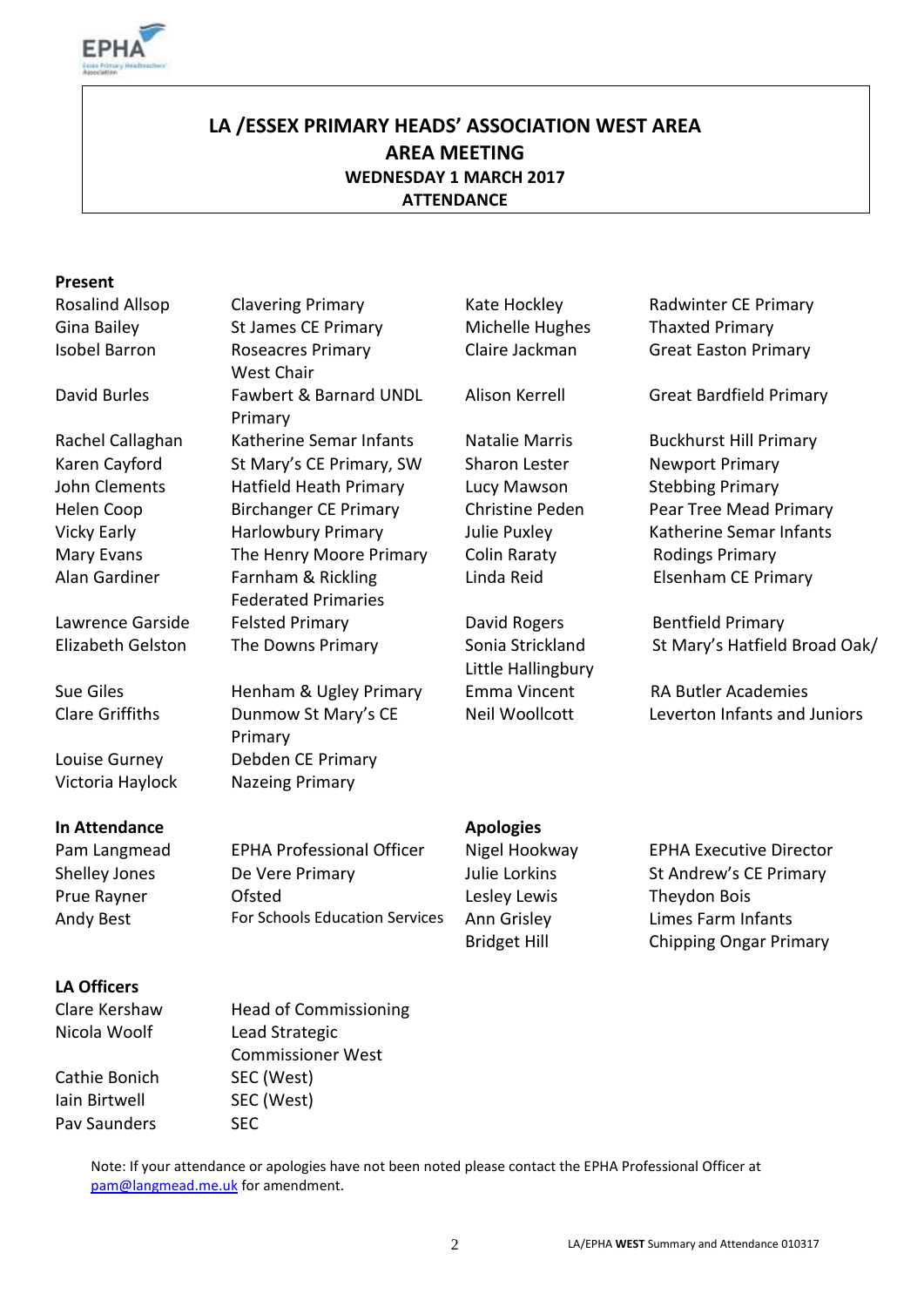

#### **WEST EPHA MEETING MINUTES 1 March 2017**

#### **1. WELCOME AND INTRODUCTIONS**

Isobel Barron, Chair of WEPHA, welcomed headteachers to the district and area meeting.

Claire Kershaw welcomed new heads and also congratulated Anne Marie McCann, headteacher at St Alban's Catholic Primary who was highly commended in the category for the Essex Primary Headteacher of the Year, at the recent teaching awards ceremony.

#### **a) Welcome to the following Headteachers:**

| Erica Barnett         | <b>Waltham Holy Cross Primary</b>           |
|-----------------------|---------------------------------------------|
| Patricia Bryson       | St John Fisher Catholic Primary, Loughton   |
| Ann Grisley           | Limes Farm Infant and Nursery (Acting)      |
| <b>Natalie Marris</b> | <b>Buckhurst Hill Primary (Acting Head)</b> |
| Fiona Reid            | <b>Matching Green CE Primary</b>            |
| Michelle Hughes       | <b>Thaxted Primary</b>                      |
| Vanessa Thomas        | Dr Walkers Primary (Interim)                |

#### **b) Farewell to the following Headteachers:**

| Lesley Lewis      | Theydon Bois Primary                     |
|-------------------|------------------------------------------|
| Anne Marie McCann | St Luke's and St Alban's Primary Schools |

#### **c) Executive Director report**

Nigel Hookway, the EPHA Executive Director, sent a report of the following activity since the last meeting:

#### *Letter to MPs - Funding*

*I wanted to remind Heads that it is really important that we try to engage MPs as much as possible and the 'Fund the 8%' campaign is central to this along with our colleagues in ASHE. We met with the 7 MPs just before half-term in London and generally it was a positive meeting with them leaving under the impression that Essex Primary Headteachers are really struggling with funding challenges even before the National Funding formula comes in.*

*MAT2MAT – EPHA AND ASHE have been asked to sit on this group to support the development of Heads and their understanding of the CEO role. Andrew Smith (Head of Lyons Hall and CEO of a small chain) had engaged with Tim Coulson and along with two other CEOs had applied for a grant of £70000 and had been successful. The grant is being used to facilitate training for CEOs and begin a support group using online software called 'Hive'. So far there have been three meetings and Andrew demonstrated at each area and he invited all Heads to join the group at no cost.*

*RSC and Regional Officers Meeting of Headteachers' Associations – I am meeting with Tim Coulson next week and Regional Officers raise issues with Tim that schools are finding challenging.*

*Recruitment and Retention – I am sitting on a Task and Finish group looking at different solutions to this challenging problem. Graham Lancaster chairs this group and he reminded colleagues in Education Essex that there are opportunities to get support from ANZUK and SMART teachers who will source teachers from Australia and New Zealand for September. I am also raising the important issue of Retention with the group highlighting the good work carried out by a small group of schools in north Colchester led by Helen Dudley-Smith.*

#### *EPHA Priorities 2017*

*1) Headteacher well–being – Coaching for the Soul. Viv Grant has already spoken to Deputy Heads in October and will be at our annual conference in March. Viv will be running sessions*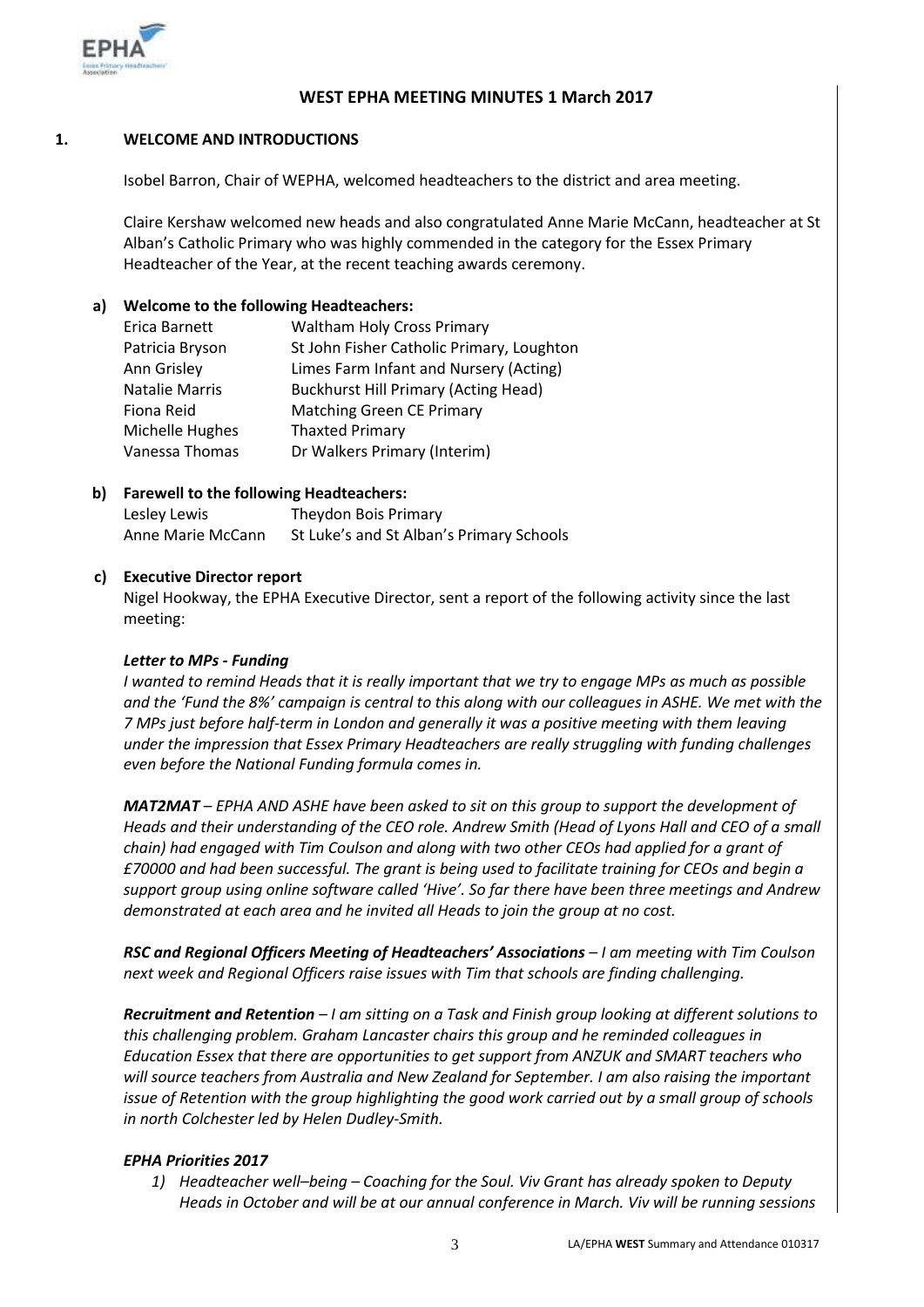

*in June as a support for Heads throughout the four areas.*

- *2) SEND – I am working with Pam to challenge the LA over MLD provision at KS 1, EHCPs and pre-school checks which seemed to have disappeared! I am now on the Western Area Children's Board, North East Children's Board and Southern Children's Board representing our views. Virgin Healthcare take over the running of the health contract to schools on April 1st and this could signal a huge change in the approach to support schools with health matters.*
- *3) Future of Primary Services – EPHA are working with the LA on how the future will look in a traded services environment. With the educational landscape changing and Local Authorities stepping back and School led Improvement taking over it is clear next year will be an important transition year. Most of school led support will come through Clusters and some services from Commissioners will be traded. It is important we are prepared for this big change as it would be easy to set adrift from other schools by the time September 2018 arrives!*

#### *National Group*

*I am working with school leaders, Lords (Estelle Morris), MPs and Local Authority Leaders. I am meeting with this group in Birmingham for the second time. The guest speaker is Christine Gilbert (Director of Education Camden and former Ofsted Leader) who will address on the emerging educational landscape and in particular the draft document from Institute of Education looking at characteristics of successful area partnerships. The second presentation is from Robert Hill (Manchester University and Educational Consultant) who will review the different approaches to the current fragmented situation around the country. He will look at the role of the RSC and the emerging Opportunity Areas which are entering the second phase.* 

#### *New Heads*

*I would like to visit new Heads in post as soon as possible to discuss support from EPHA. I have already met four new Heads this term and especially important for those Heads who are new to Essex. EPHA are a major part of the support package for Essex Headteachers currently.*

#### **Coaching for the Soul**

EPHA will be running a number of "Coaching for the Soul" sessions, delivered by Viv Grant, Integrity Coaching, in the summer term. This interactive workshop session is designed to offer Head Teachers a chance to connect, share experiences of school leadership and explore the benefits of coaching as a leadership support mechanism.

The session will also offer Headteachers the space and time to reflect on '*What Matters Most in School Leadership*'. As such, the session will consider what it means to '*Take care of the Soul in the role'* and actively meet the emotional, mental and vocational needs of school leaders. This interactive workshop will demonstrate how coaching has the power to help school leaders:

- *increase their levels of emotional resilience*
- *maintain a deep connection with their core values and ability to make decisions that are more aligned to who they are and who they want to be*
- *heighten their levels of self-awareness, self-management and their ability to cope more effectively with the stresses of the role*
- *Maximise feelings of professional satisfaction and fulfilment*
- *Find ways for re-discovering their joy and passion for the profession*

The session will also offer a chance for Head teachers to ask any questions that they might have about the coaching process and how it supports individual and whole school improvement.

The dates and venues are as follows Friday 12 May – Ivy Hill Hotel, Margaretting Friday 9 June - Manor of Groves Golf and Country Club, Sawbridgeworth Friday 16 June – Rivenhall Hotel Friday 30 June – Weston Homes Stadium, Colchester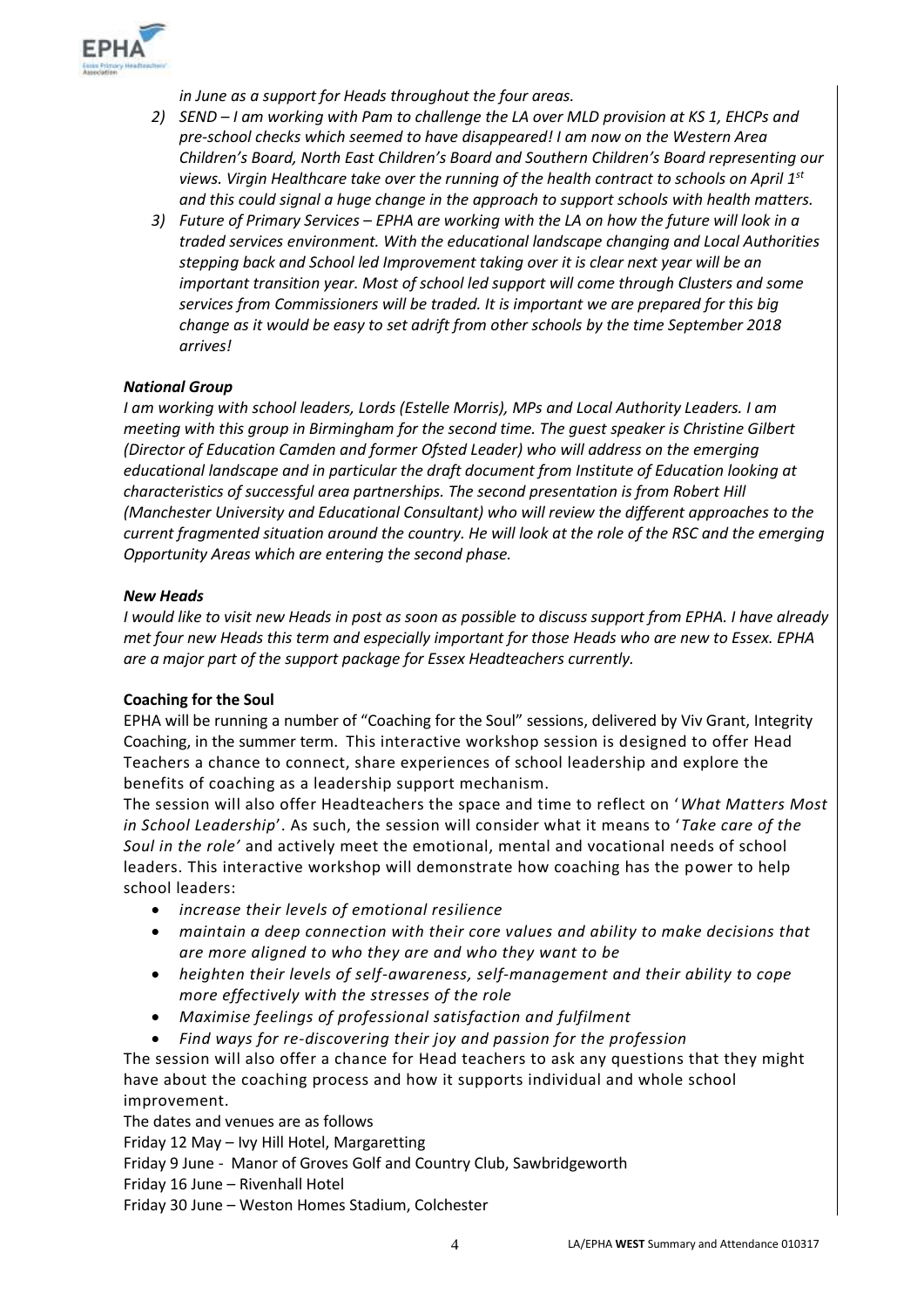

All of the sessions will run from 1.00 pm – 4.00 pm

Please let Pam Langmead know if you want to be added to the waiting list for one of the sessions –and pencil the date into your diary.

#### **d) MAT2MAT and Hive Learning**

Andrew Smith, CEO at Lyons Hall Primary, explained that he received funding from Tim Coulson (Regional Schools Commissioner) to establish a group to support Multi-Academy Trusts working together.

Andrew also mentioned Hive Learning, established as a result of working with Sir Clive Woodward, which offers schools an effective way of storing and sharing good practice.

Headteachers and CEOs can access both resources at *<https://www.hivelearning.com/mat2mat/>* The passkey is M@T2M&T2017

#### **2. OFSTED UPDATE**

Prue Rayner was appointed HMI in 2013. She has extensive experience of teaching across the primary phases and has held a range of senior leadership positions in schools including headship. Prior to joining Ofsted she worked as a senior adviser in a large local authority and has experience of leadership and improvement work in schools.

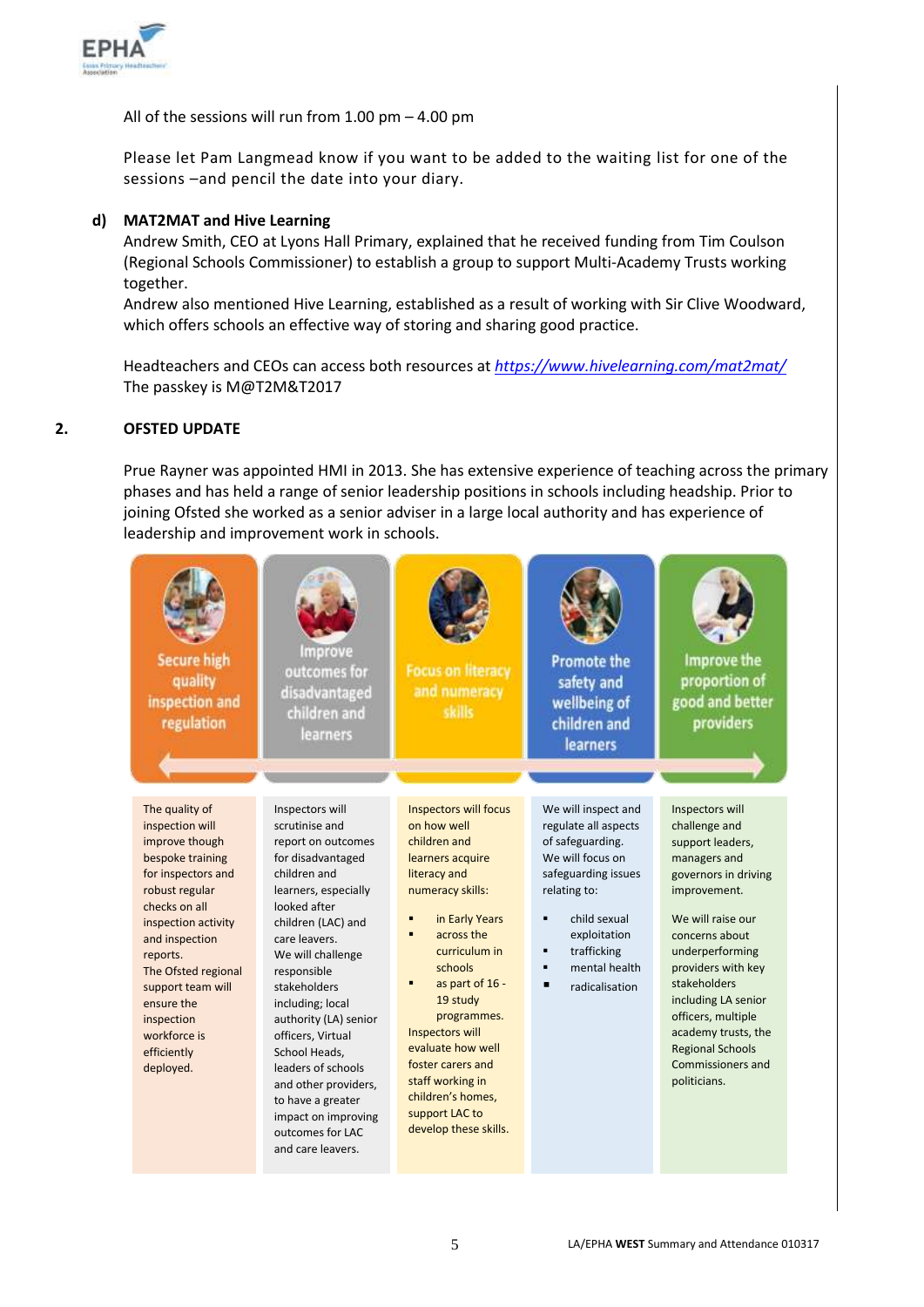

#### **Short inspections**

- **Manage expectations.**
- Key lines of enquiry triangulating information.
- Inspectors check:
- whether leaders have a sound grasp of relative strengths and weaknesses in their school
- if there's a credible plan to address the areas for concern and maintain the strengths
- if the safeguarding is effective and the culture is sufficiently aspirational.

#### **The curriculum – inspectors will check whether:**

- the design, implementation and evaluation of the curriculum, ensuring breadth and balance and **its impact** on pupils' outcomes and their personal development, behaviour and welfare
- how well the school supports the formal curriculum with extra-curricular opportunities for pupils to extend their knowledge and understanding and to improve their skills in a range of artistic, creative and sporting activities.
- $\blacksquare$  how well the school prepares pupils positively for life in modern Britain . . .
	- Who evaluates the quality of your curriculum on what basis?
	- How do you ensure/know it is relevant for your pupils?

**Governance** – key issues that have been found in inspections

- Pupil premium strategy knowledge of governors has generally not been strong enough
- Checking safeguarding for example, governors have signed off the SCR without checking it for themselves
- Understanding of teaching and learning knowing the real strengths and weaknesses of teaching, how and why resources are allocated
- Quality of evaluation indicators of impact/links to development planning
- Follow up challenge
- Review their own impact

#### **A significant focus - disadvantage**

Unknown children, destined for disadvantage

Schools, settings and childminders should:

- ensure that key information, including early assessments is shared promptly at points of transition so that the needs of the most disadvantaged children are known quickly
- review their use of the EY pupil premium to ensure that support is focused on improving the areas of development that will help a child catch up

Ofsted should:

 ensure that the impact of additional funding on children's health, learning and development is reported clearly and consistently, including the impact of funding for eligible Nursery and Reception children in schools.

#### **Disadvantage – Key Stage 1**

| <b>Reading expected standard</b> | <b>National</b> | <b>East of England</b> | <b>Essex</b> |
|----------------------------------|-----------------|------------------------|--------------|
| <b>Disadvantaged</b>             | 60              | 59                     | 62           |
| All other pupils                 | 77              | 77                     | 79           |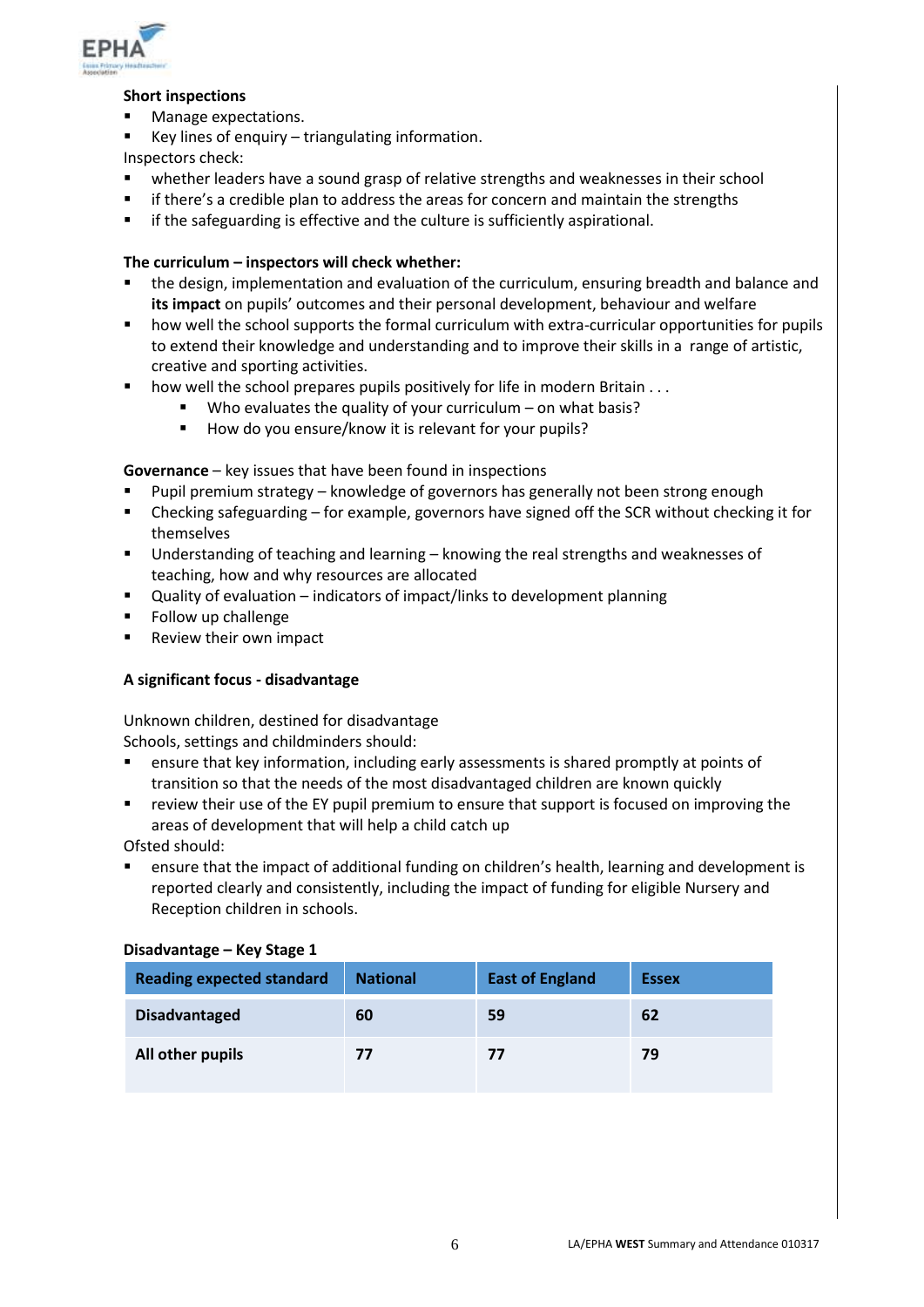

#### **Disadvantage – Key Stage 2**

| <b>Reading, writing and</b><br>mathematics | <b>National</b> | <b>East of England</b> | <b>Essex</b> |
|--------------------------------------------|-----------------|------------------------|--------------|
| <b>Disadvantaged</b>                       | 39              | 36                     | 38           |
| All other pupils                           | 61              | 59                     | 62           |

Dips in KS2 - Essex does look better than other LAs in the region BUT the dip below a national aggregate is greatest at KS2.

Third highest at all other pupils in the region, second equal for disadvantaged pupils. only three of the 11 local authorities in the East of England perform above the national level. Hertfordshire (58%), Essex (55%) and Southend-on-Sea (55%) were the strongest performing authorities in the region for pupils reaching the new, more demanding, expected standard While 95% of secondary pupils in Essex and Southend on Sea attend a good or outstanding school, only 71% in Suffolk do so.

#### **DfE Pupil Premium Strategy**

For the current academic year, you must include:

- your school's pupil premium grant allocation amount
- **a summary of the main barriers to educational achievement faced by eligible pupils at the school**
- how you'll spend the pupil premium to address those barriers and the reasons for that approach
- **how you'll measure the impact of the pupil premium**
- the date of the next review of the school's pupil premium strategy
- For the previous academic year, you must include:
- how you spent the pupil premium allocation
- the impact of the expenditure on eligible and other pupils

#### **Key questions**

- What are the characteristics of disadvantaged pupils in your school?
- What are the barriers caused by these characteristics?

| <b>Pupil</b> | <b>Where</b><br>now? | <b>Where</b><br>next? | <b>Barriers</b><br>to where<br>next? | What<br>does the<br>pupil<br>need to<br>do? | <b>What</b><br>does the<br>teacher<br>need to<br>do? | <b>Wider</b><br><b>influences</b><br>who else? | <b>Leaders</b> | School/<br>wider<br>service<br><b>implications</b> |
|--------------|----------------------|-----------------------|--------------------------------------|---------------------------------------------|------------------------------------------------------|------------------------------------------------|----------------|----------------------------------------------------|
|              |                      |                       |                                      |                                             |                                                      |                                                |                |                                                    |

#### **National Audit Office 2015**

- 47% schools use the PP to support pupils with special educational needs risk that it replaces, rather than supplements separate SEND funding.
- 32% schools do not provide additional support to disadvantaged pupils who are 'able' (likely to meet minimum attainment targets).
- 77% schools use PP for activities that are designed to support all pupils rather than just those who are disadvantaged.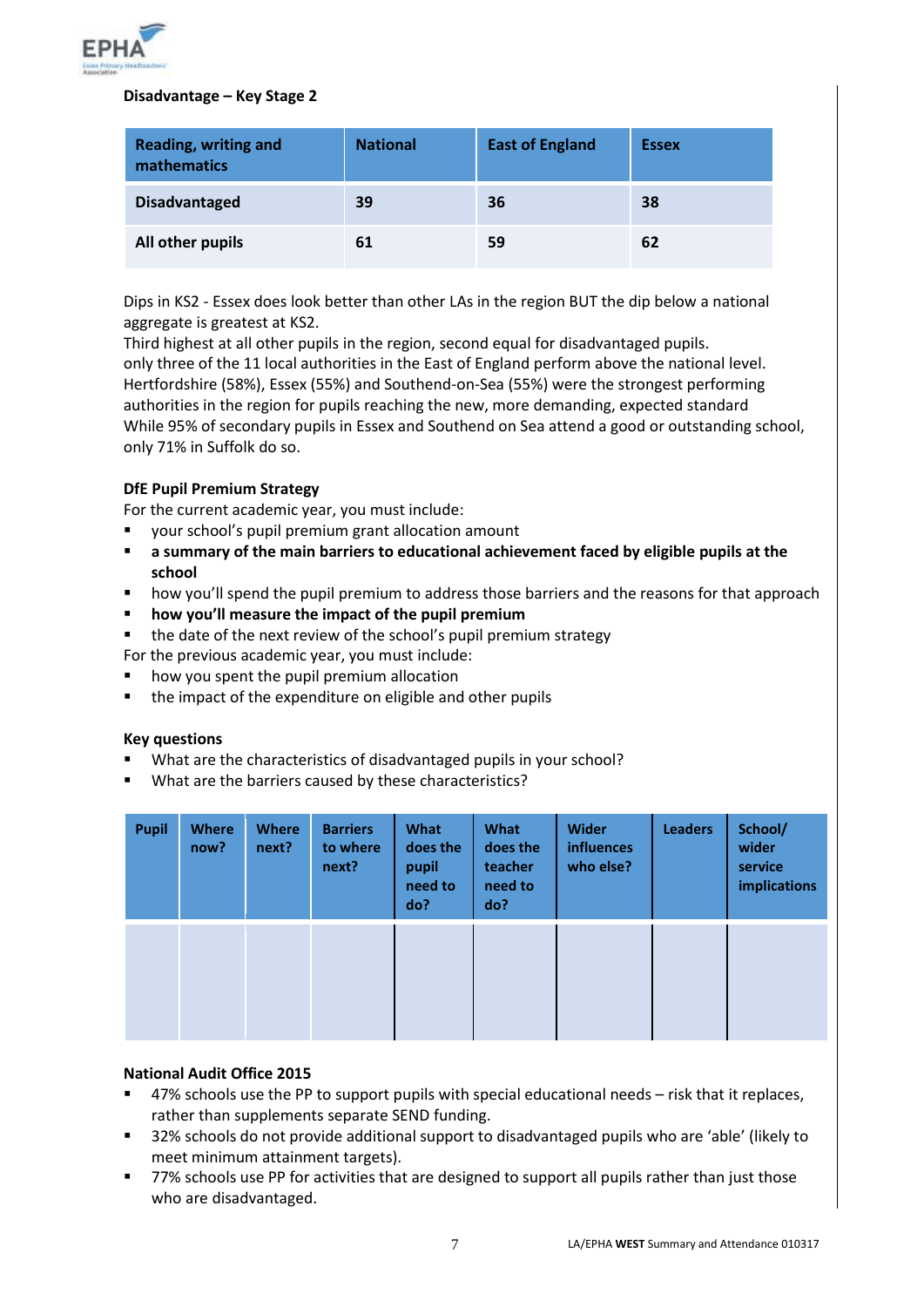

- 54% leaders in deprived areas stated attracting good teachers is a barrier to improving pupils' performance, 33% in more affluent areas. 4% used higher salaries to attract better teachers.
- 64% school leaders use the Education Endowment Foundation teaching and learning toolkit.
- Approximately one third of schools fully complied with reporting requirements in 2015.
- 78% school leaders target more than the allocated funding to support disadvantaged pupils, 5% less than they receive.
- 72% schools use one-to-one tuition effective where done well
- 63% schools for improving feedback between teachers and pupils
- 71% employ extra teaching assistants
- 91% leaders see parental involvement as a barrier, 57% have interventions in place

#### **Successful schools:**

- promote an ethos of attainment for all pupils, rather than stereotyping disadvantaged pupils as a group with less potential to succeed
- have an individualised approach to addressing barriers to learning and emotional support, at an early stage, rather than providing access to generic support and focusing on pupils nearing their end-of-key-stage assessments
- focus on high quality teaching first rather than on bolt-on strategies and activities outside school hours
- focus on outcomes for individual pupils rather than on providing strategies.
- deploy the best staff to support disadvantaged pupils; develop skills and roles of teachers and TAs rather than using additional staff who do not know the pupils well
- make decisions based on data and respond to evidence, using frequent, rather than one-off assessment and decision points
- **•** have clear, responsive leadership: setting ever higher aspirations and devolving responsibility for raising attainment to all staff, rather than accepting low aspirations and variable performance.

More successful schools saw raising the attainment of disadvantaged pupils as part of their commitment to help all pupils achieve their full potential. They prioritised quality teaching for all, seeing attendance, behaviour and emotional support as necessary but not sufficient for academic success. They made every effort to understand every pupil as an individual and tailored their programmes accordingly. They linked teaching and learning interventions to classroom work, monitored attainment and intervened quickly to address learning needs. They ensured TAs had the necessary training and expertise to deliver interventions, provide feedback and monitor progress. Senior leaders in less successful schools identified a number of barriers to success. Some had low expectations for what it was possible for these pupils to achieve. They felt it would be impractical to develop individual plans to meet pupils' learning needs. Leaders in schools with fewer disadvantaged pupils pointed out that they had less funding and could therefore not afford to introduce more expensive changes, and some leaders felt constrained by the need to demonstrate they had spent the funding exclusively on eligible pupils.

#### **Aspirations**

- Some caution is required when considering aspirations. There is very little evidence available to suggest that interventions designed to raise aspirations are likely to be effective in narrowing educational attainment gaps.
- The problem is not necessarily one of low aspirations but of the absence of opportunities and conditions for the aspirations of students from low income families to be realised.
- The implication for teachers (and parents) is that they have a role in ensuring that young people know not only the 'what' of their aspirations but also the 'how' for getting there.
- Careers guidance and support has an important role to shape this. There is a need to connect long-term goals with the decisions and actions taken by young people in the immediate future, to increase awareness of the importance of examinations to progression and the importance of study behaviours in determining exam performance.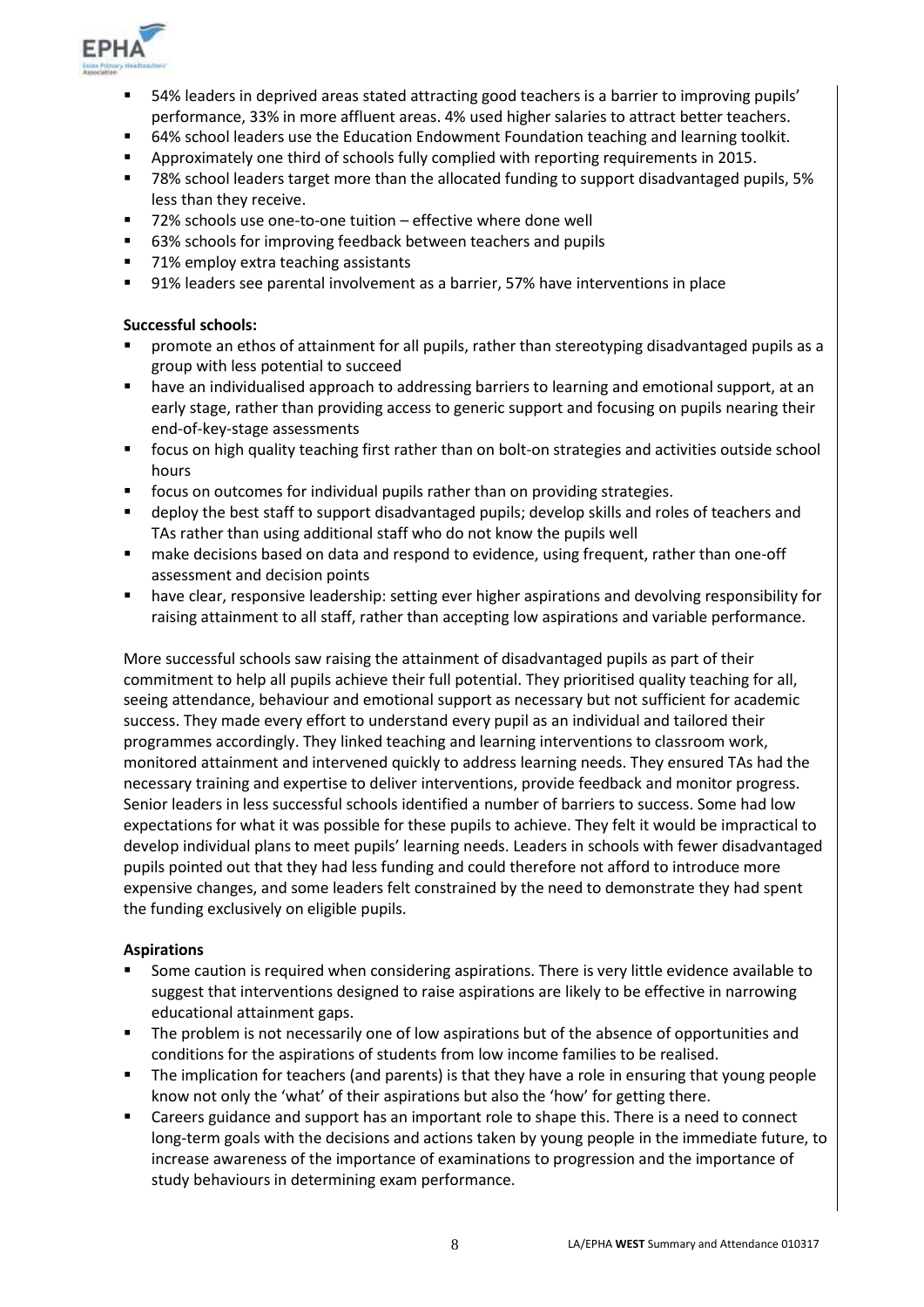

Information drawn from: Funding for disadvantaged pupils. National Audit Office HC90 Session 2015-16 30 June 2015 The Pupil Premium – next steps Sutton Trust and Education Endowment Foundation July 2015 Supporting the attainment of disadvantaged pupils: articulating success and good practice. DfE research report November 2015 The Sutton Trust/Education Endowment Foundation (EEF) Teaching and Learning Toolkit.

#### **Ofsted on the web and social media**

[www.gov.uk/ofsted](http://www.gov.uk/ofsted) [http://reports.ofsted.gov.uk](http://reports.ofsted.gov.uk/) [www.linkedin.com/company/ofsted](http://www.linkedin.com/company/ofsted) [www.youtube.com/ofstednews](http://www.youtube.com/ofstednews) [www.slideshare.net/ofstednews](http://www.slideshare.net/ofstednews) [www.twitter.com/ofstednews](http://www.twitter.com/ofstednews)

#### **Cycle of inspections**

Good schools – approximately every three years (Ofsted is catching up) (Many) Outstanding schools continue to be exempt RI schools – 24 months (may be up to 30 months)

#### **3. RAISEonline training**

Facilitator – Andrew Best, For Schools Education Services

Andy noted that the new RAISE data should be available from 1<sup>st</sup> September. The current RAISEonline document will be phased out at the end of March.

#### **New measures**

- Scaled scores, at expected and high/greater depth
- Value Added progress measure and methodology
- New Floor Standards
- Coasting schools definitions

#### **New RAISE Summary Report schedules and tables**

- Full summary schedule analysis at KS2 of progress and attainment
- Group analysis schedules at KS2
- Scatter plot charts
- Full summary schedule analysis at KS1 of attainment
- Group analysis schedules at KS1
- KS1 transition tables from EYFS
- Phonics schedule analysis
- FYFS schedule

Across all subjects including GPS and science **New RAISE Inspection Dashboard** Run through of key schedules and link to the Summary Report